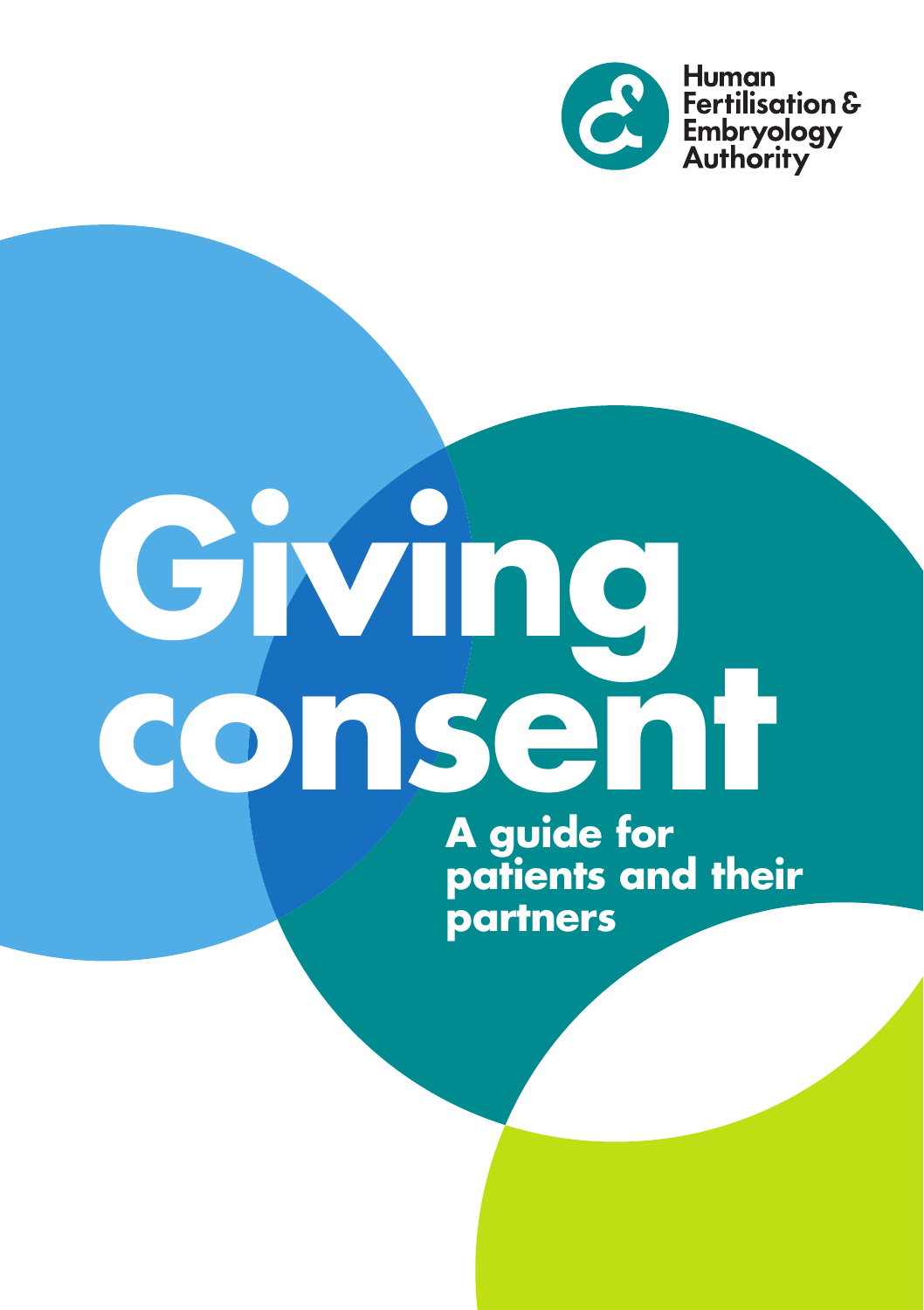Before you undergo fertility treatment, or store eggs, sperm or embryos, you must fill in one or more of our consent forms.

This leaflet explains more about consent and why you need to complete these forms, what you should consider when giving your consent and how your clinic should support you.

#### **First, a little bit about us**

We're the Human Fertilisation and Embryology Authority (HFEA), the UK's independent regulator of fertility treatment. We're a Government body responsible for licensing and inspecting UK fertility clinics and setting the standards they must meet.

Legally, your clinic can only use your eggs, sperm or embryos in fertility treatment, or store them, if you give your consent. We produce the consent forms your clinic will ask you to fill in to help ensure you and your clinic have covered everything required by the law.

You can also come to us for free, clear and impartial information about different fertility clinics and treatments – find out more on our website [www.hfea.gov.uk](http://www.hfea.gov.uk).

# **Why do I have to fill in a consent form?**

We know that paperwork is probably the last thing on your mind, but it's a legal requirement and for good reason. A consent form is not just a signature on a piece of paper; it is your opportunity to record what your wishes are in particular circumstances.

The process of giving consent involves carefully thinking through everything that will, and could, happen in your situation and discussing your questions and concerns with the experts at your clinic. This is incredibly important – you must be fully aware of what could lie ahead and have thought about all the things you need to before you start your treatment.

You must be fully aware of what could lie ahead and have thought about all the things you need to before you start your treatment.

For example, you will be asked to consider what you would like to happen to your eggs, sperm or embryos if you were to die or lose the ability to decide for yourself (become mentally incapacitated). While this might be something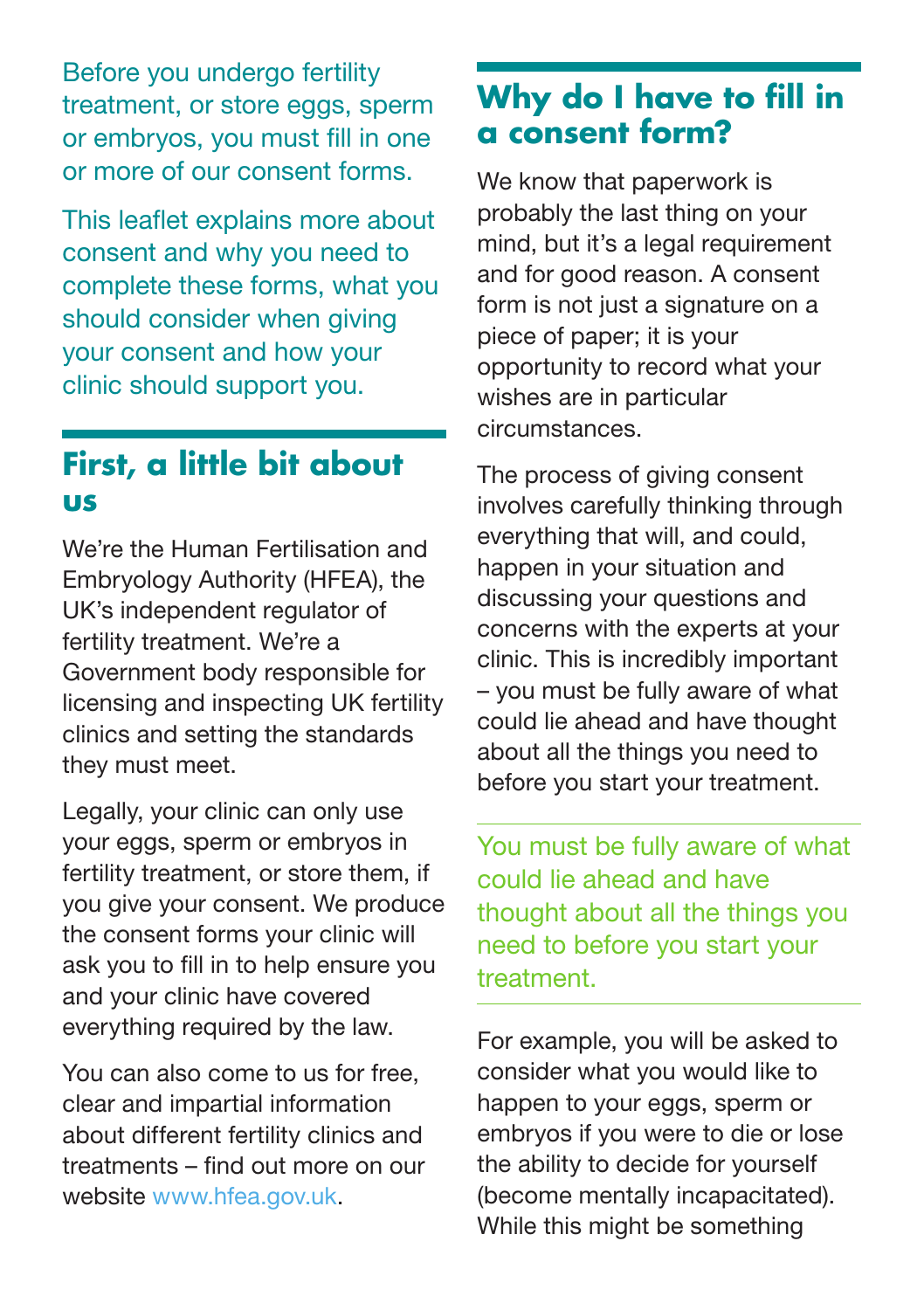you'd prefer not to think about, it's vital that you do so and that you record your wishes on the forms. You must name the person who you would like to use your sperm, eggs or embryos and specify how long you would like your sperm, eggs or embryos to be stored for. This will ensure that if something does happen to you, your clinic can follow your wishes.

The consequences of not recording this information, or not updating your wishes if your circumstances change, can be devastating. For example, we have seen some patients go through long, distressing and costly legal cases to use their partner's sperm after they have died unexpectedly, because their wishes were not properly recorded on the forms.

#### What you need to know  $\sqrt{g}$

If you're using donated sperm or embryos in your treatment and you're not married or in a civil partnership, it is essential that you and your partner fill out our legal parenthood consent forms to enable your partner to become the legal parent of your child.

Our legal parenthood leaflet, available on [our website,](http://www.hfea.gov.uk/docs/HFEA_Legal_parenthood_leaflet_AW(2).pdf) explains more.

# **What is my clinic responsible for when it comes to consent?**

As we said earlier, consent is much more than a signature on a consent form. For your consent to be valid, your clinic must offer you an opportunity to have counselling and must support you throughout the process by talking you through the forms and making sure you are given all the relevant information you need to make fully informed decisions.

This includes giving you information about:

- the different options set out in the forms
- the implications of giving your consent (or not giving consent)
- the consequences of withdrawing your consent, and
- how to make changes to, or withdraw your consent.

If you feel you haven't had this support, talk to your clinic; you need to decide on some complex issues so it's very important you understand and thoroughly discuss your options with them.

Once you have had an opportunity to receive counselling and have been given all the relevant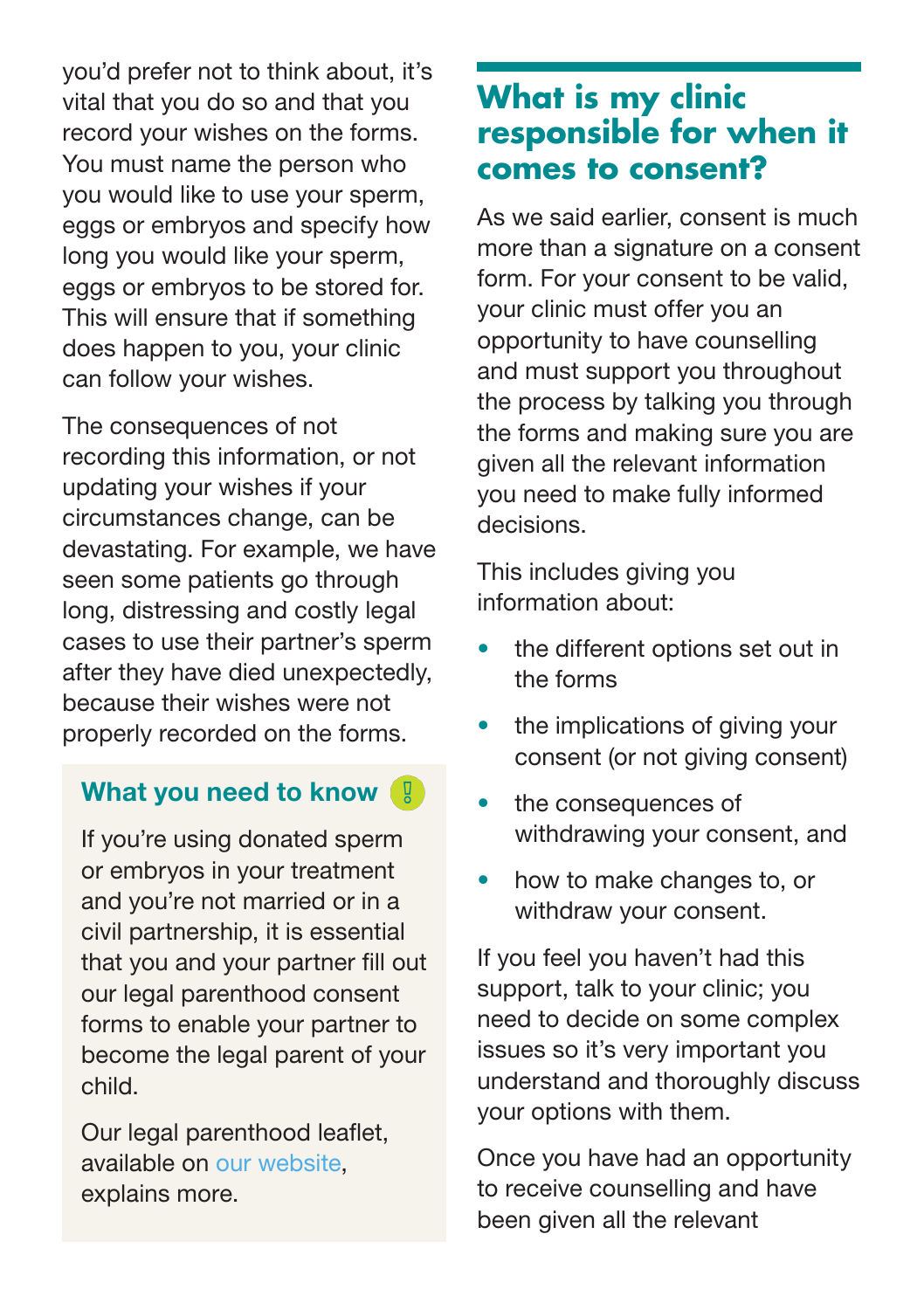information, your clinic should make sure they give you the right consent form(s) to fill out. Depending on your situation, you might have to fill in one, two or several HFEA forms. Your clinic may also ask you to complete some of their own forms too.

You should not be given the form(s) to complete by yourself without any guidance, nor should your clinic complete the form(s) for you.

You should not be given the form(s) to complete by yourself without any guidance, nor should your clinic complete the form(s) for you.

If you're storing eggs, sperm or embryos, you legally have a right to store them for any period up to 10 years. In certain circumstances, it may be possible for you to consent to store for up to 55 years if you or your partner are prematurely infertile. Your clinic will be able to advise whether this applies in your circumstances.

Some clinics have tried to limit patients' storage to only a year or two because this ties in with NHS funding or payment plans – you have a right to store for up to 10 years and you do not have to agree to a shorter period of time if you do not wish to. When deciding how

long to store for, think about your personal circumstances and discuss the options with your clinic.

# **Why should I be offered counselling?**

Because fertility treatment is such a complicated process, all clinics licensed by us must offer you an opportunity to talk to a counsellor before you start treatment. This will help you to think about your treatment in advance and how it might affect you and those close to you – now and in the future.

Counselling on the implications of treatment is especially important if you are considering using donated sperm, eggs or embryos or surrogacy arrangements – all of which involve complicated issues.

You may need time to explore how you feel, to consider the needs and legal rights of donor-conceived children and to talk about whether this is going to be the right decision for you.

#### **What do I need to make sure I've done?**

You should take your time to read the form(s) thoroughly in a quiet place with no distractions. Make a note of any questions you have so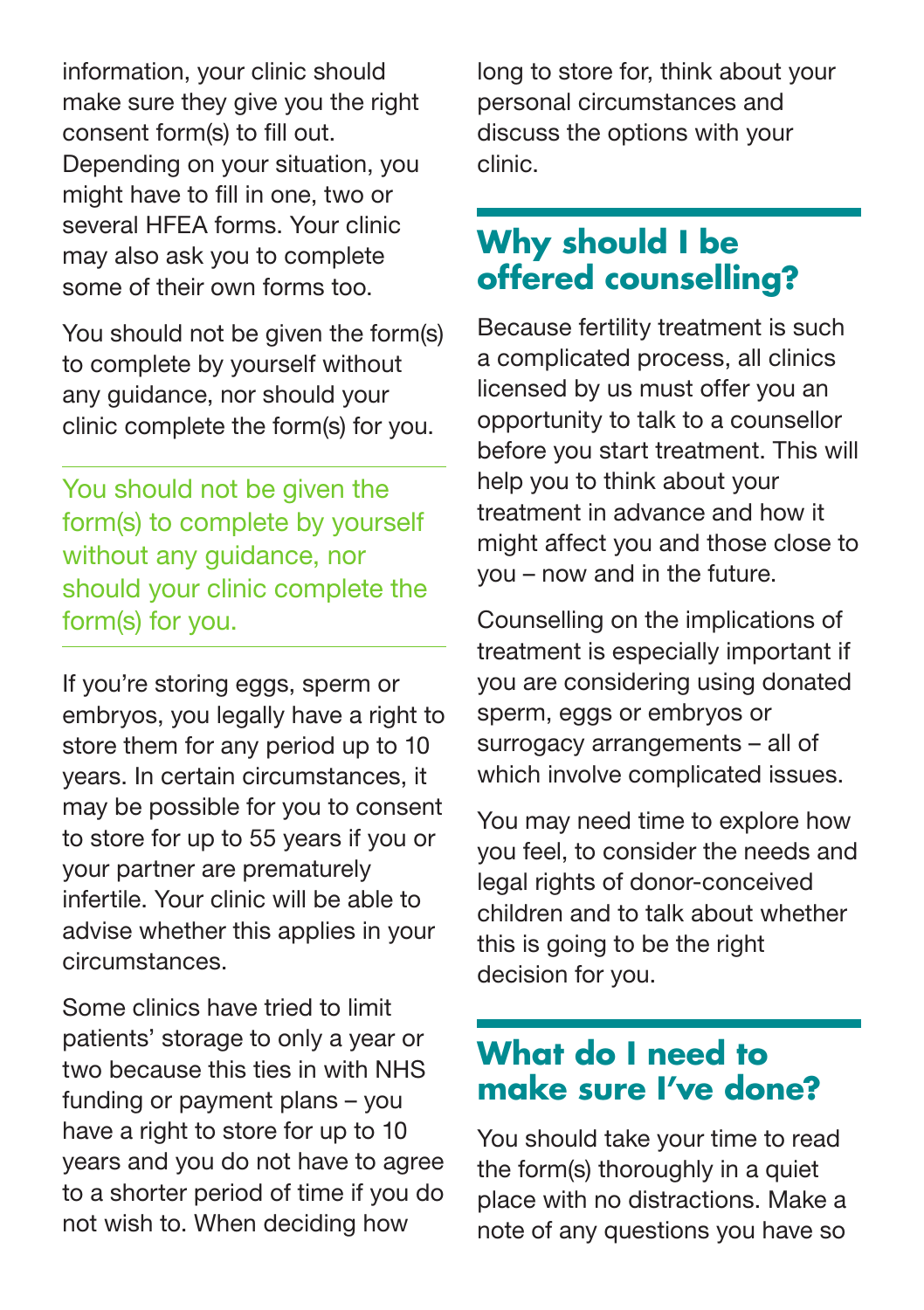you can ask your clinic for more information before proceeding.

Think through your answers carefully – the consent you give could have life-changing implications so it's very important you don't rush.

Make sure you've completed the right form(s) and all the relevant sections of the form(s), ticked the right boxes, and signed the page declarations at the bottom of each page. You must also sign and date the declaration at the end. If you are unsure about anything, ask your clinic to explain it to you.

Ask your clinic for a copy of your completed form(s) so you have a record of what you have consented to. This can prove invaluable in the unfortunate event that your clinic consent forms go missing.

Ask your clinic for a copy of your completed form(s) so you have a record of what you have consented to.

If your personal circumstances change in the future, it's vital that you contact your clinic to discuss whether you need to review the consent you have given and bring it up to date.

This is especially important if you separate from your partner or get divorced, or if you or your partner are diagnosed with a terminal illness. The consequences of not reviewing your consent in these circumstances can be devastating and result in long, costly and distressing legal cases.

### **How do I change or withdraw my consent at a later date?**

Consent to treatment, surrogacy, donation and parenthood can be changed or withdrawn at any time until the point of sperm, egg or embryo transfer. Consent to storing sperm, eggs or embryos and disclosing information can be changed at any time.

You can change or withdraw your consent by completing a new form which you can get from your clinic.

## **Find out more**

Our website, [www.hfea.gov.uk,](http://www.hfea.gov.uk) has lots more useful information. If you have any questions, you can contact us by emailing [enquiriesteam@hfea.gov.uk](mailto:enquiriesteam%40hfea.gov.uk?subject=) or calling 020 7291 8200.